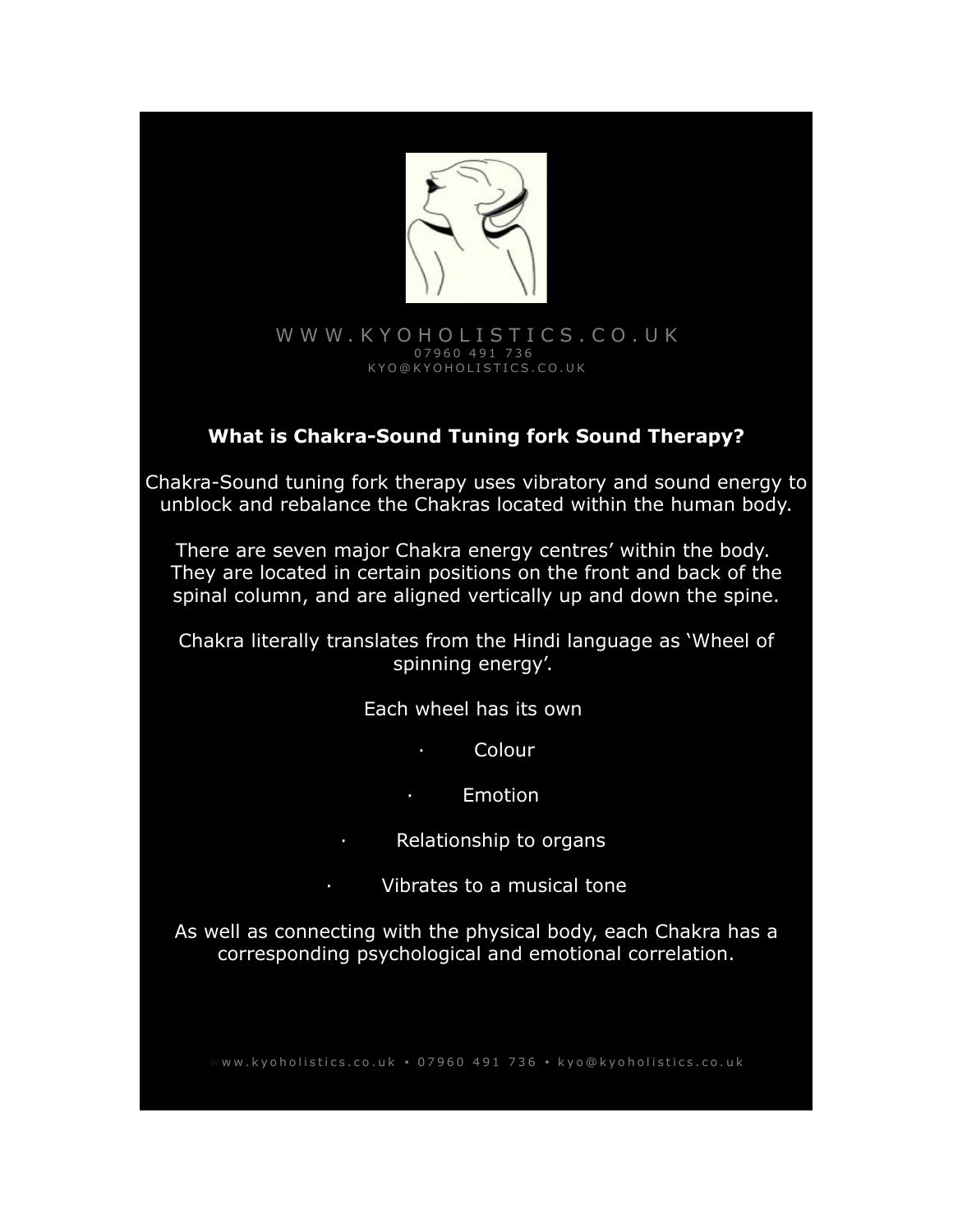

### [W W W . K Y O H O L I S T I C S . C O . U K](http://www.Kyoholistics.co.uk/) 0 7 9 6 0 4 9 1 7 3 6 K Y O @ K Y O H O L I S T I C S . C O . U K

## **The Treatment**

The forks are sounded together (rung together in pairs) by tapping lightly against each other, in combinations selected by the client using standard Kinesiology muscle tests.

The tuning forks use:

· Resonating multiple overtone sound energy

Combined with the therapists own transmission of conducting healing energy.

The tuning forks can unblock and release the many different types of stress that can be stored within the various circuits of the body.

They can be used for any type of energy imbalance that may exist on both the physical and metaphysical levels, stimulating natural innate healing processes.

They are suitable for working with adults and children alike and have no contra indications.